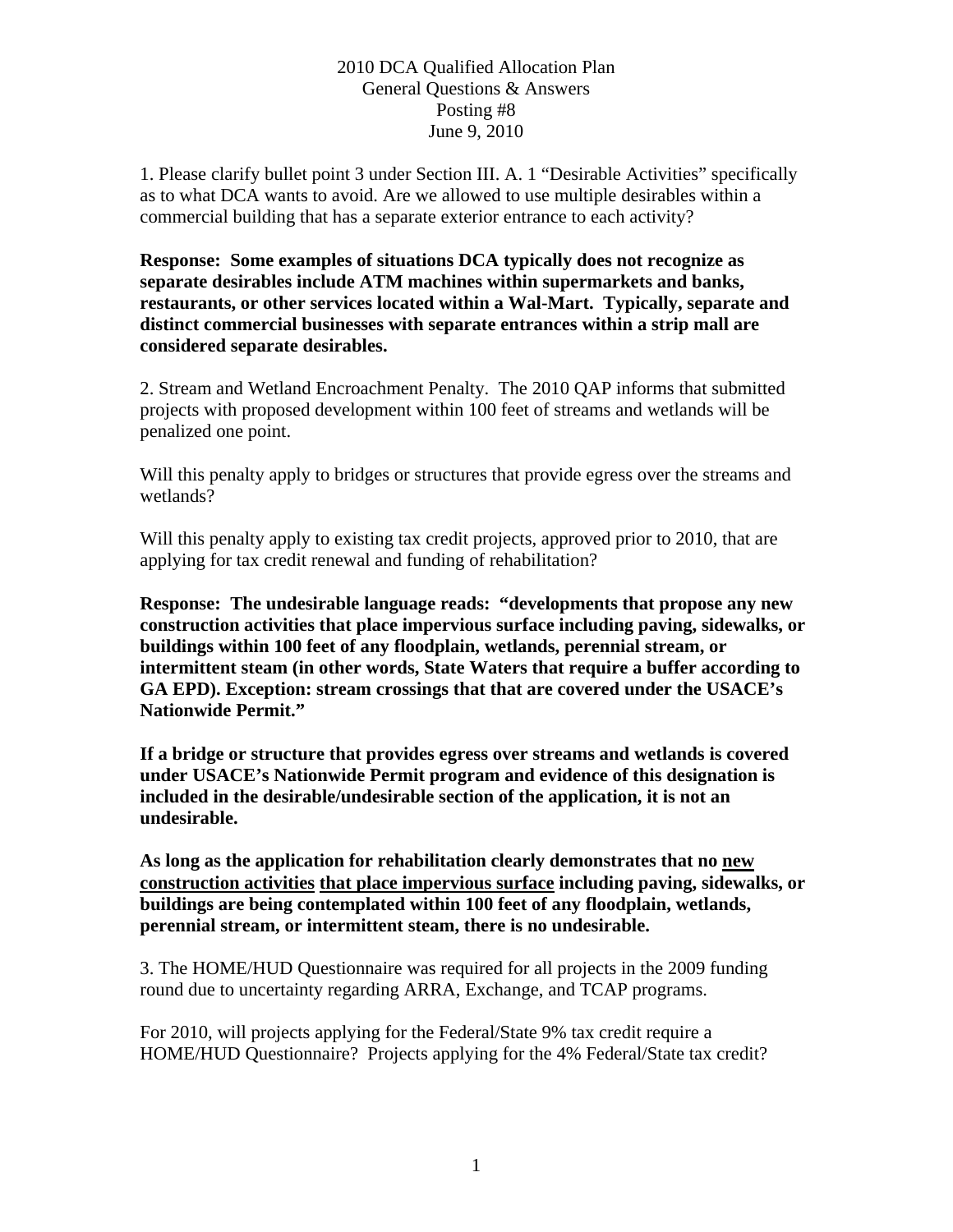# 2010 DCA Qualified Allocation Plan General Questions & Answers Posting #8 June 9, 2010

### **Response: The HOME/HUD questionnaire will only be required if the project has HOME, PBRA or other HUD funds in the financing structure.**

4. In the case of a rehabilitation of an existing tax credit project in year 15, is the household data form still required or can the required information be provided from the current tenant file documents? Also, if the property has an existing, 15 year old, local PJ provided HOME loan does the additional HOME relocation documentation apply or is that only for new HOME loans? How about if the HOME loan will be paid off under the new structuring?

**Response: Household data sheets are still required on existing tax credit projects applying for DCA funding. DCA cannot answer the remainder of the question as it would require review of the relevant documents and project specific information.** 

5. One of the documents to be submitted to score 3 points for a Resolution of Support is a letter from an elected official in the "DCA Format." Please tell me where to find the prescribed format for this letter?

#### **Response: The prescribed format may be found at**

**[http://www.dca.ga.gov/housing/HousingDevelopment/programs/downloads/2010QA](http://www.dca.ga.gov/housing/HousingDevelopment/programs/downloads/2010QAPDocs/2010%20OAH%20Manual/2010%20Manuals%20and%20Forms/J.%20Other/Forms/H-2010SampleLocalGovernmentSupportLtr.doc) [PDocs/2010%20OAH%20Manual/2010%20Manuals%20and%20Forms/J.%20Oth](http://www.dca.ga.gov/housing/HousingDevelopment/programs/downloads/2010QAPDocs/2010%20OAH%20Manual/2010%20Manuals%20and%20Forms/J.%20Other/Forms/H-2010SampleLocalGovernmentSupportLtr.doc) [er/Forms/H-2010SampleLocalGovernmentSupportLtr.doc](http://www.dca.ga.gov/housing/HousingDevelopment/programs/downloads/2010QAPDocs/2010%20OAH%20Manual/2010%20Manuals%20and%20Forms/J.%20Other/Forms/H-2010SampleLocalGovernmentSupportLtr.doc)**

6. We have a site in Atlanta with a building that would be considered historic in the section 106 Review. According to the 2010 QAP that will give us one point because we are preserving it for use in the project. We plan to put it on the National Register and will have the Historic Preservation Certification Application Part I and Part II approved when we submit our application. The QAP gives 3 points for sites with buildings that are on the National Register. Will we be able to apply for 3 points if we have Part I and Part II approval when we submit our QAP?

### **Response: No. To get the 3 points, the building must be listed on the National Register of Historic Places.**

7. Is the Scope of Work form supposed to be filled out by the developer?

**Response: Although the Scope of Work form (required with all applications for rehabilitation) can be found with the Physical Needs Assessment forms as part of the Architectural Manual, it is recommended that the Scope of Work form be completed by the developer/owner in consultation with the project architect, a potential management company, a general contractor, the Physical Needs Assessment consultant, and the Phase I Environmental Site Assessment provider.**